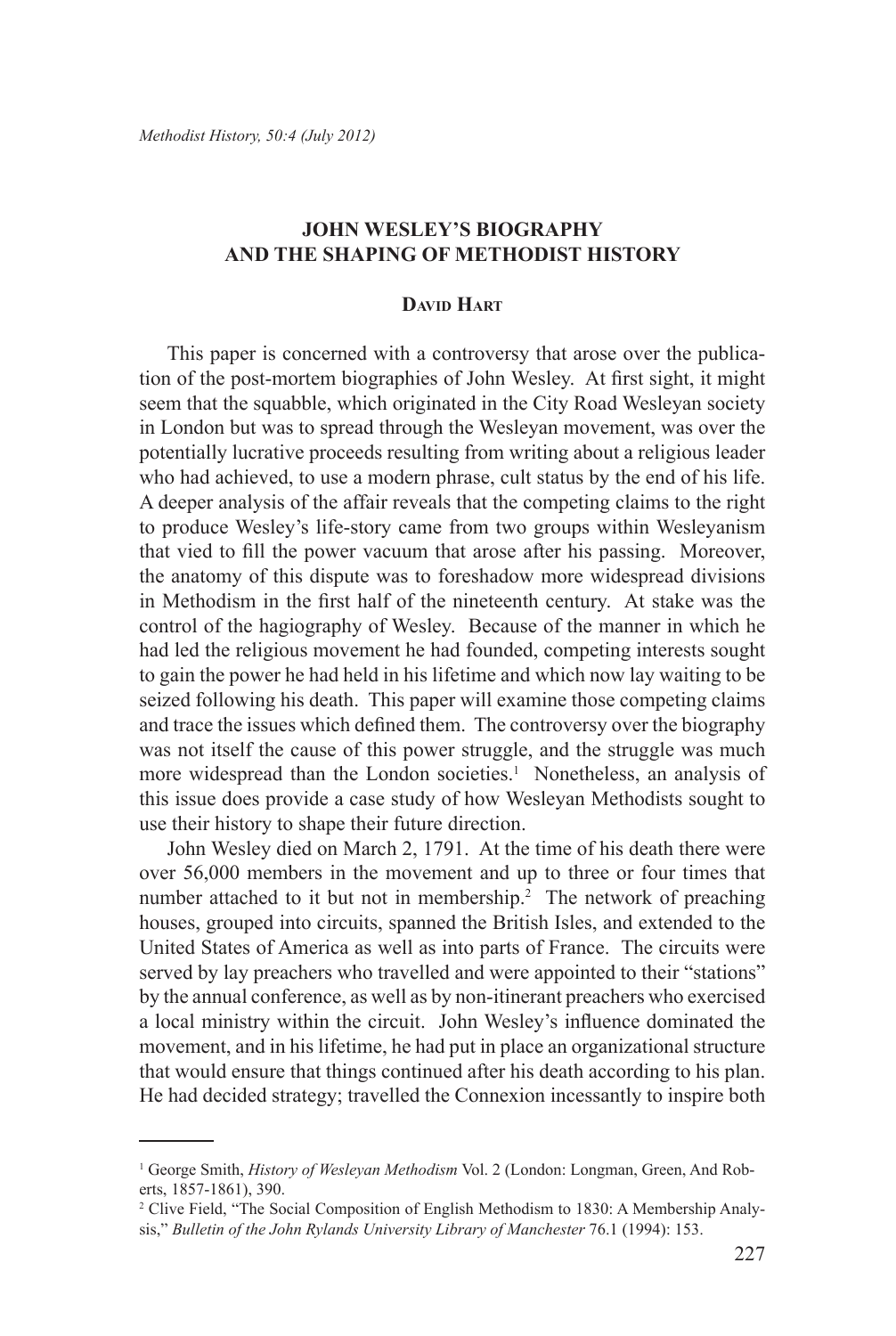the societies and the preachers and to control them; he had, until 1784, controlled Methodist preaching houses, and after that he was still able to exert enormous influence in the decision-making and fiscal aspects of the organisation. The movement was deeply relational, as preachers were taken "into Connexion" first with Wesley and only later with the annual conference. His personality was a mixture of deeply pious evangelical fervour tempered with the traces of Oxford-Laudianism in which, as an undergraduate at Christ Church and as a fellow of Lincoln College, he had been nurtured. Above all, he could brook no opposition. It was that domination of the movement he founded that made Wesley appear all but irreplaceable. Wesley's plan was to make John Fletcher, vicar of Madeley, his successor. Fletcher was reluctant to accept such a role and died before Wesley.

Despite the instruments of polity and governance that Wesley had put in place to preserve Wesleyanism as he intended, his death created a power vacuum, and the competing claims to fill it were made all too obvious in the controversy surrounding the production of a biography of Wesley. The situation had been predicted, for as an early historian of London Methodism remarked, "many prophecies had been uttered before the death of Mr. Wesley, that Methodism would soon come to nought and become as one of the bubbles of the age, after the founder himself was removed."<sup>3</sup> Given that to a large extent, Wesleyanism *was* Wesley, it was inevitable that there would be those who would attempt to maintain his presence at its heart; if not in the flesh, then certainly in the spirit; and in that, the task of constructing a definitive hagiography was vital. As Bruce Hindmarsh has shown, Methodism was adept early in its history at utilizing the printed word to present and maintain benchmarks of spirituality through biography,<sup>4</sup> as illustrated best by the lifestories in the *Arminian Magazine* which first appeared in the 1770s.<sup>5</sup>

The personalities engaged in the dispute were the legatees under Wesley's will to whom he had left the considerable *corpus* of his papers: Thomas Coke, John Whitehead, and Henry Moore. Coke (1747-1814) was an Oxford man and clergyman who had been removed from his curacy because of his Methodist leanings. He had played a major role in Wesley's movement intervening for Wesley in troublesome situations. Wesley had ordained him as Superintendent for America, and with Asbury he left Bristol in 1784. Henry Moore  $(1751-1844)$  was Coke's collaborator in the writing of one of the biographies. He would go on to revise the work extensively and publish it under his sole name in 1824. An itinerant preacher, he was one of the group ordained by Wesley for the English work in 1789. John Whitehead was born in Stalybridge in 1731 of a Moravian family. He later came un-

<sup>&</sup>lt;sup>3</sup> George J. Stevenson, *City Road Chapel London and Its Associations Historical, Biographical and Memorial* (London: Stevemson, 1872), 131.

<sup>4</sup> D. Bruce Hindmarsh, *The Evangelical Conversion Narrative* (Oxford: Oxford UP, 2005), 226ff.

<sup>&</sup>lt;sup>5</sup> Barbara Prosser, "An arrow from a quiver': Written Instructions for Reading People: John Wesley's *Arminian Magazine*, January, 1778-February, 1791" (University of Manchester, unpublished Ph.D. dissertation, 2008).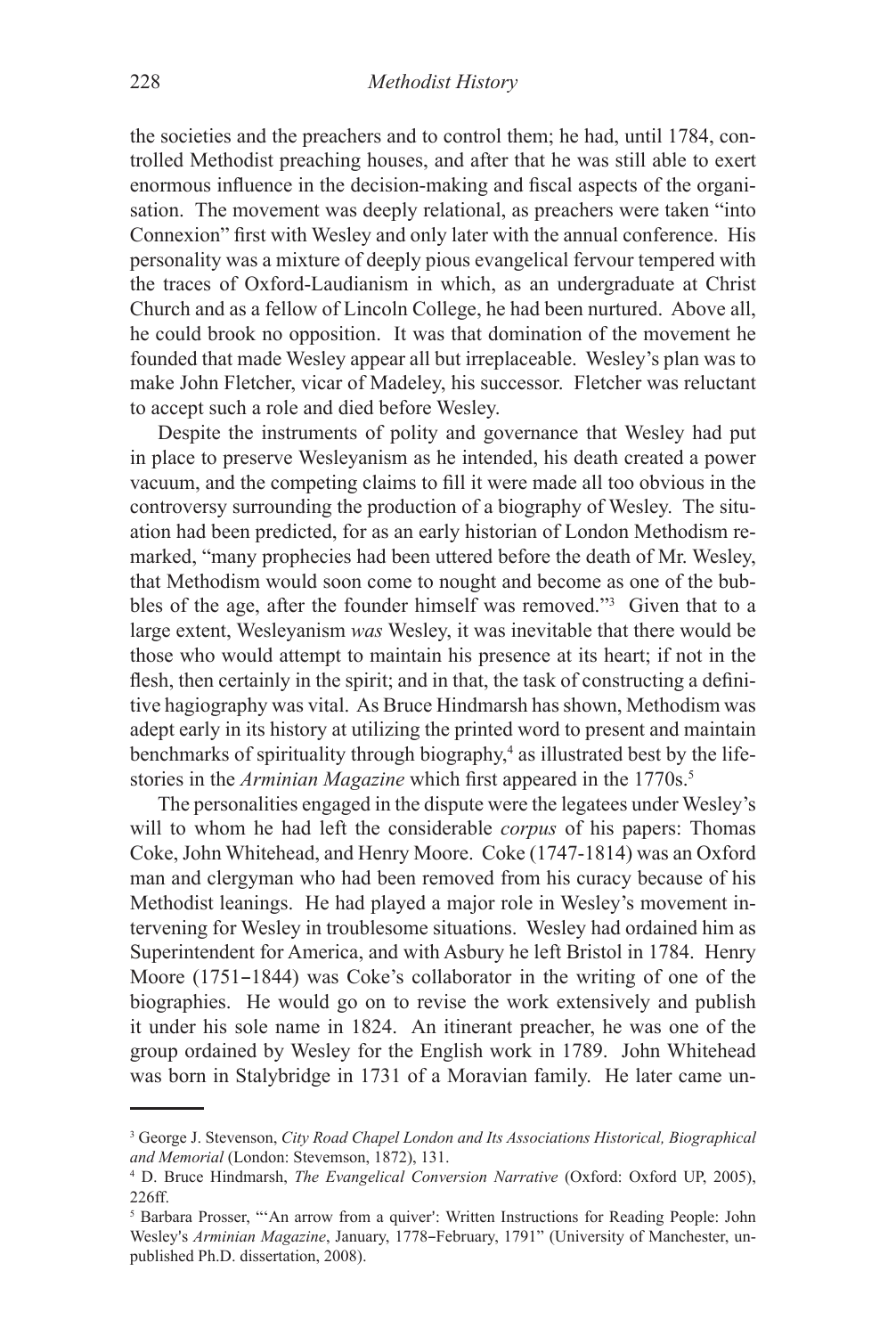der the influence of Wesleyan preachers and eventually became a local preacher in Bristol, where he was apprenticed to a linen draper.<sup>6</sup> Between 1764 and 1769, he served as an itinerant preacher before withdrawing from Methodism and moving to London, where he became associated with the Quakers, with whose assistance he was able to pursue medical studies at Leyden University, gaining a diploma in 1781. Back in London in 1784, he rejoined the Wesleyans and became a local preacher, and in 1790 sought to return to the itinerancy. Wesley declined his offer but made him his personal physician. Whitehead died in London in 1804.7

Of the papers left to Coke, Moore, and Whitehead, many were letters received by Wesley and "file" copies of his replies. At the time of Wesley's death, Coke was in America and Moore in Bristol, so Wesley's executors placed the papers in Whitehead's custody. Wesley's will had stipulated that his papers were to be burned or published, as the legatees saw fit. At the same time, the executors issued a warning about receiving any "spurious account of Mr. Wesley's life, signifying that a true history of him would be given and signed by them."8 The executors, along with the London preachers and some of Wesley's friends, then asked Whitehead to write a biography. Moore agreed that Whitehead could begin work on the Wesley papers. Coke appeared to know nothing of the project.

Hearing of the death of Wesley, Coke had returned to London in mid-1791. The details of arguments over payment to Whitehead and the custody of the papers continued through the year. Whitehead was convinced of the rightness of his case, arguing that "he had determined to comply with the request of the Executors and other friends, and to write the life of Mr. Wesley in the best manner I am able "9"

The matter was discussed at the Wesleyan Conference of 1791, but no resolution was forthcoming. In September, 1791, Whitehead met with some of the preachers and the point was repeated about Moore "reading over Mr. Wesley's papers."<sup>10</sup> This Whitehead refused until he had finished with them, and proposed that he should keep 50% of the profits of the publication and the remainder he would give to the preachers so long as the *Life* was published without alteration. Whitehead's retention of the papers was in contradiction to Wesley's will, and attempts by Coke and Moore to gain access to them were denied by Whitehead. At this point Whitehead drew three members of the City Road society, Crawford, Taylor, and Ryley, into the dispute in his support.

Whitehead's continued refusal to allow Coke and Moore access to the papers and his work to publish the *Life*, was followed by a resolution of the circuit meeting held in the West Street Chapel on December 9, 1791, to

<sup>6</sup> John Rylands University of Manchester Library, MARC MAB 10/18.18. This typescript document has probably been copied from an original that is not identified here.

<sup>7</sup> Dictionary of British Methodism at www.wesleyhistoricalsociety.org.uk/Dictfr1.html.

<sup>8</sup> Stevenson, 132.

<sup>9</sup> Wesley College, Bristol, Special Collection, D6/1/432.

<sup>10</sup> Stevenson, *op.cit.,* 132.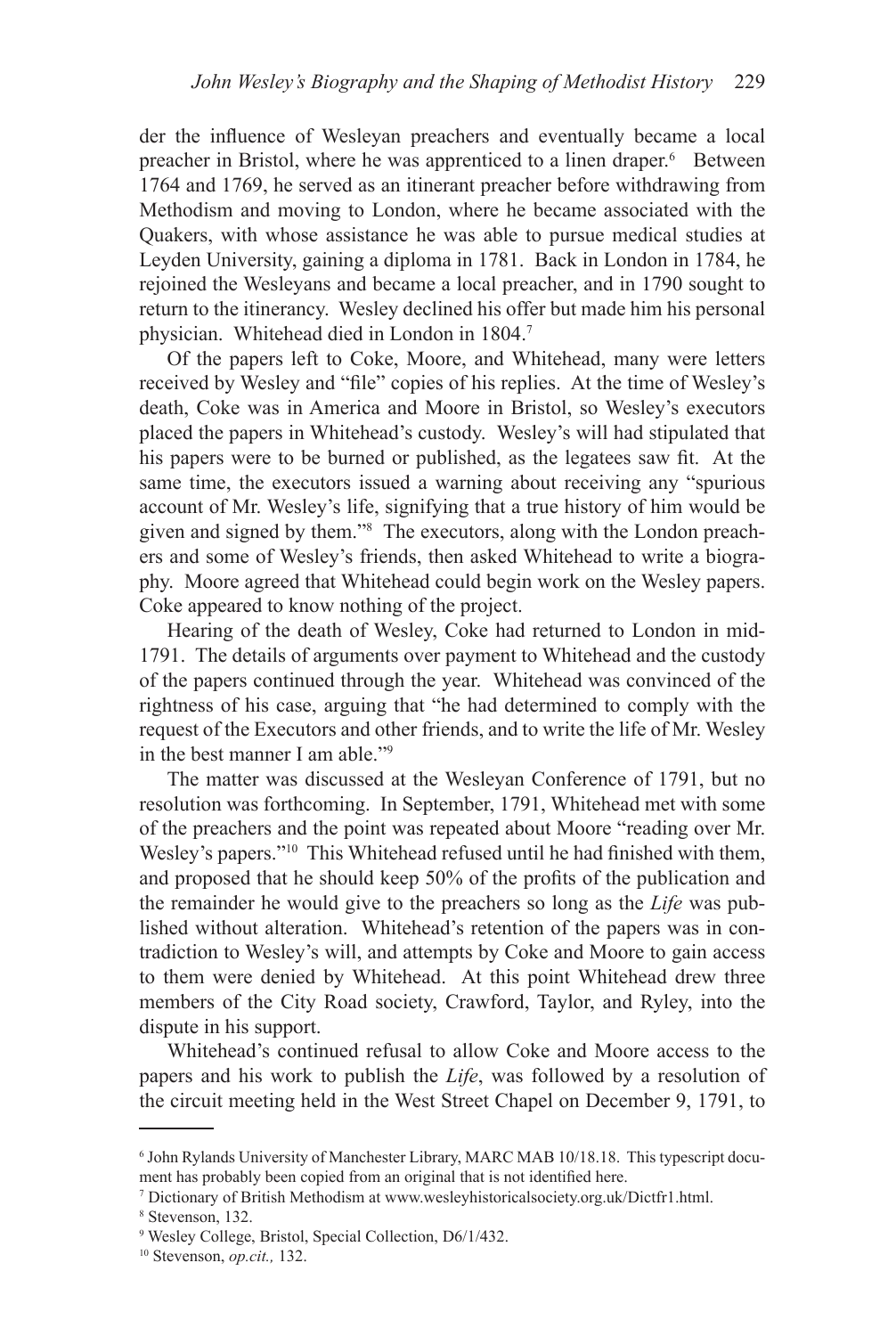deprive him of his status as a local preacher and Wesleyan membership. As well as this attempt to remove Whitehead from the stage, Coke was busy ensuring that any material that may have been of use in compiling the *Life* came to him. The Brecon lawyer, Walter Churchey (1747–1805), had sent some anecdotal material about his relationship with Wesley. Coke made sure this was delivered to him rather than Whitehead.<sup>11</sup>

Meanwhile, Coke and Moore got to work on their biography of Wesley. Written in eight weeks, it was published in April, 1792. By the end of June, ten thousand copies had been sold; a second edition was prepared and published in July. Such a volume of sales was bound to affect the success of Whitehead's biography. In retaliation, Whitehead's supporters among the trustees imposed rents on the preachers' lodgings and on the Book Room. One of the trustees broke into Wesley's house, took an inventory of furniture, and demanded access to the title deeds of the preaching houses. The war of words escalated. Remarks Coke made about Whitehead led to a civil action, to which Coke issued a counter claim. The matter was resolved before reaching court but at a cost of £2000 to the London society. An action in Chancery to collect the rents levied by the trustees went to court in 1794.12 The dispute even resorted to violence when some of the stewards assaulted the servants of the trustees ("hatch keepers," as they were called) in the City Road Preaching House.

It was reported that "Dr. Whitehead subsequently published his *Life of Wesley* in two octavo volumes, the first of which was issued in 1794, the second in 1796 but the work was not so much sought after and was not reprinted." Whitehead handed the Wesley papers to John Pawson, another itinerant preacher and also biographer of Wesley and was restored to his former status in Methodism. Whitehead either deliberately or by oversight, failed to inform Coke and Moore that the papers had been returned. Even more unfortunately, Pawson proceeded to burn some of the papers, observing that "All I thought to be of use I preserved, and not I think, a few useless ones."<sup>13</sup> Moore, when he learnt of the vandalism, wrote urgently from Bath in an attempt to prevent the loss, and the surviving papers were sent him.

Coke and Moore's *Life* appeared first; Whitehead's, a little later. The financial implications of getting into print with what was bound to be bestseller may well have played a part in making the matter so heated, especially once it became clear that Whitehead was engaged in a private publishing venture which would remove the project from Connexional control. By late 1791, it was clear that the main focus of the controversy was not *why* the biography was being written but by *whom.* Content was not much of an issue either. In a letter to Henry Moore, the preacher John Pawson admitted that Whitehead's biography did not "appear half so bad to me as it did when

<sup>&</sup>lt;sup>11</sup> Letter Coke to Churchy dated December 23, 1791 (MARC, PLP 28/7/30).

<sup>&</sup>lt;sup>12</sup> Stevenson, 134.

<sup>&</sup>lt;sup>13</sup> Stevenson, 135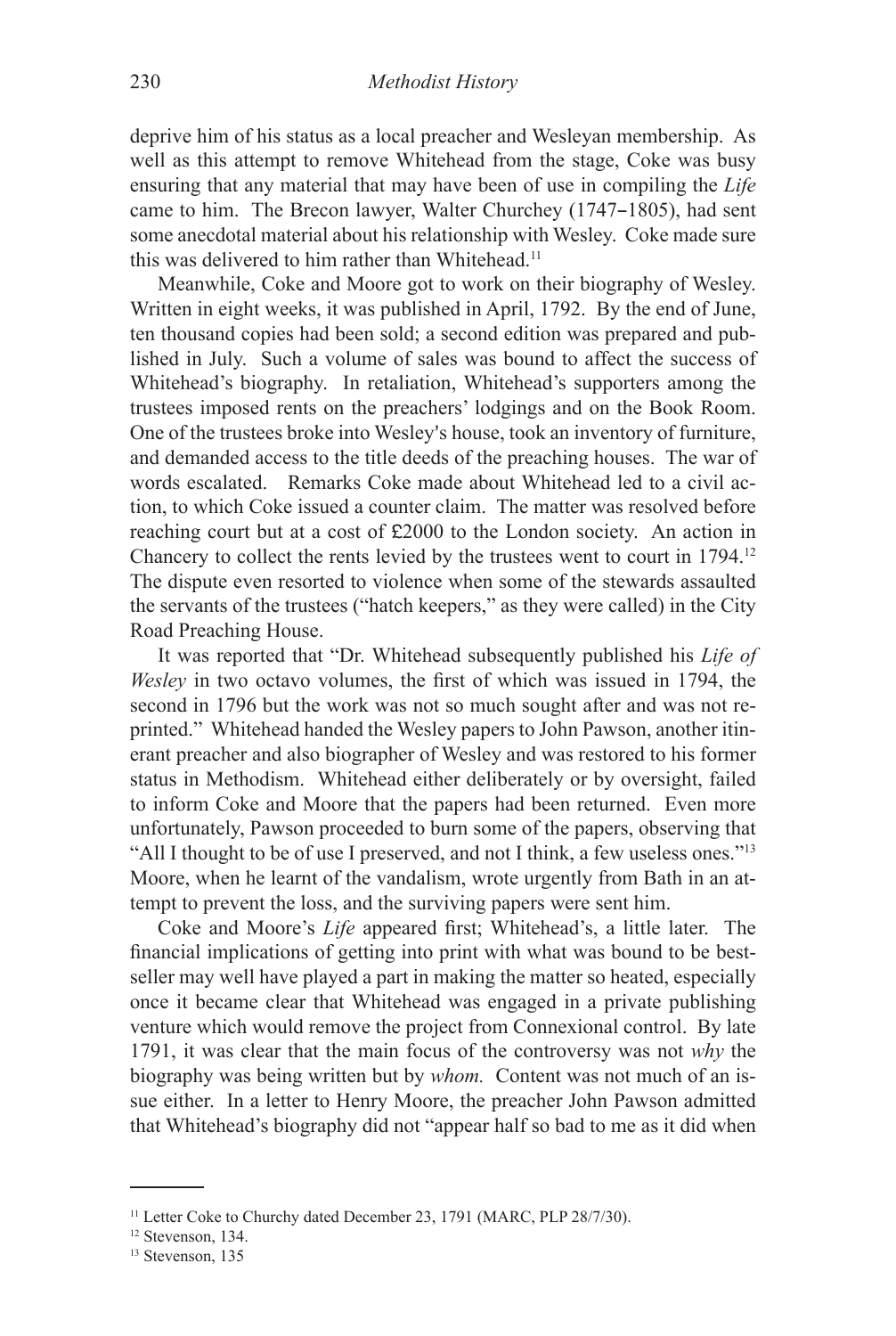the controversy respecting the Sacrament was on foot."14 This set the controversy over the biography in the context of the wider series of disputes that had arisen, not least as to whether the Wesleyan preachers should be allowed to celebrate the sacraments in the preaching houses. Members of the London society set up a Committee to support Whitehead under the chairmanship of Robert Crawford, comprising the executors of John Wesley's estate, John Collinson, Charles Wesley's executor and twenty-six other members. The deliberations of this "lay" group were published in 1792, making clear their challenge to the authority of the preachers, led by Coke, to control what went into the biography.

Coke and Moore's biography of Wesley sought to represent the "official" position. Thomas Coke was the power behind the scenes, and his correspondence shows that he took a leading part in ensuring the success of his version of the biography. In July of 1791, for example, Coke wrote to Joseph Benson (1789–1841) about his concerns over separation from the Church of England. Benson, like Coke, sought to maintain what they believed was Wesley's position: that his movement, despite its innovations, remain true to the Church of England. Wesley's periodic claims to be loyal to the Church were attenuated through his own particular understanding of the Church of England. His use of lay preachers; his participation in field preaching; and, towards the end of his life, his ordination of some of the preachers may all have lain safely within his understanding of the polity and doctrine of the Church. In this, Wesley was at odds with Anglican practice and discipline.

The issue of separation divided Wesleyanism. Part of the problem in the 1790s, as it had been for the previous forty years, was that there was no clear definition of what constituted separation from the Church of England. As Coke remarked to Benson, saying nothing was not an option. Silence, he observed, would only strengthen the position of those who sought "gradual and imperceptible separation." This in turn would lead to a massive loss of membership, which would, he believed, be a "loss of our grand field of action." This had political implications at a time when leadership was trying its hardest to control the growth of political radicalism within Wesleyanism. If Wesleyans were seen as a dissenting body, then "we would soon imbibe the political spirit of the dissenters" with the likelihood that "some of our people, warmest in politics and coolest in religion would toast (as I have been informed in a famous society did lately in the short hours of the night) a bloody summer and a headless King."15

The controversy over the Wesley biography was a symptom of more complex issues that affected the Wesleyan movement following the death of its founder. Moore and Coke were a "pro-Wesley" lobby which aimed at maintaining a tight, central control over the Connexion, to prevent its sliding into dissent, where the arrangements Wesley had made before his death would be maintained. This gave rise to internal tensions concerning the domination

<sup>14</sup> *Proceedings of the Wesley Historical Society,* Vol. XXIX, 131ff.

<sup>&</sup>lt;sup>15</sup> Letter: Coke to Benson, dated July 15, 1791 (MARC PLP 28/7/22).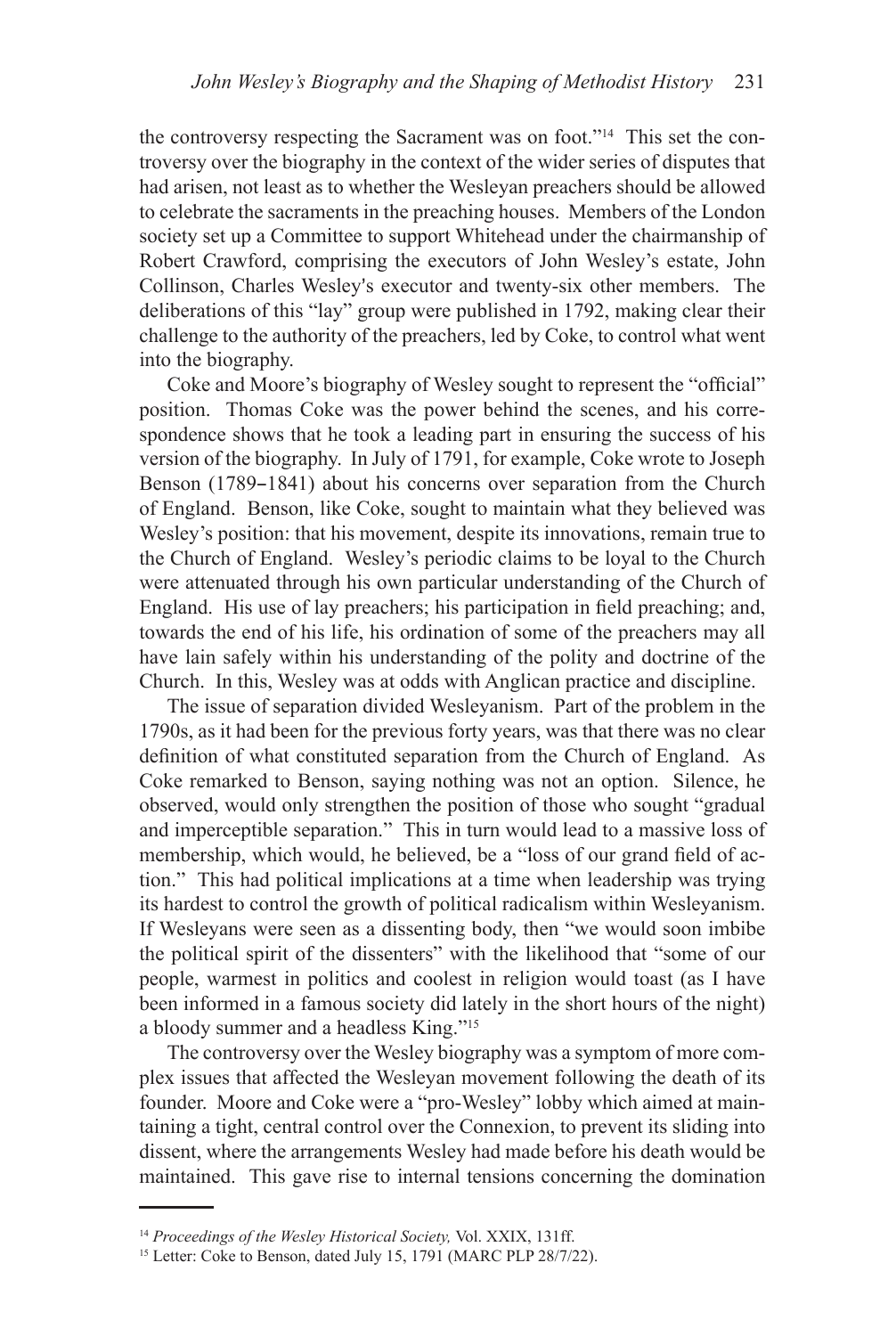of the travelling preachers over the societies. It is not correct at this stage to see this as a "clerical versus lay" matter. Nonetheless, what Whitehead and those who supported him came to represent was the voice of the members who sought to break the monopoly that the preachers held in the decision-making processes of the Wesleyan Connexion. These disputes were to have widespread effect across the Connexion. The parties around Coke and Whitehead had circulated printed copies of the series of letters which had gone between them between June and December of 1791. The Norwich circuit's draft replies to the printed series have been preserved. Written in all likelihood by John Reynolds, the senior preacher in the circuit, the first was to Whitehead, and the second to Moore and Coke. To Whitehead, Reynolds made three points. First, the correspondence, which had been published and circulated, was not some private matter that affected only the individuals concerned. Secondly, the issue should be raised at Conference. Thirdly, a biography of John Wesley was to be viewed as an "official" publication of the Connexion, not a private publishing venture that might, or might not, be of financial advantage to the author. In the second letter to Coke, Reynolds revealed an insight into the partisan nature of the dispute. Coke and Moore's biography, said Reynolds, is "ours," which suggests that at least in this case, his alignment was with the preacher's party.<sup>16</sup>

Used to justify their respective positions over the right to produce the Wesley biography, the published letters also reveal the wider disputes about the direction in which Wesleyanism might head after Wesley's death. One such was written by "an old member of the [London] society," possibly Whitehead himself, and states that there are three issues that are revealed in the biography he wrote. First, there were criticisms about the financial affairs of the Connexion and the manner in which the Conference had both levied and spent money. Secondly, there was a need to review the way the preachers were performing the work of God. Thirdly, "To delineate with a faithful (if not a masterly hand) the characteristic traits of the Rev. Mr. Wesley, drawn from a studious observation of his conduct and principles, during near eight and twenty years, that he was honoured with his intimacy and correspondence, interspersed with some interesting anecdotes."17 Whitehead was not to be cowed by Wesley's reputation, and he was determined to write about "the man as well as the minister."18 The resulting portrait was not flattering: described as "the first mover of this machine of *Hypocrisy, Fraud and Villainy*"19 who started well and went wrong, Wesley was "ambitious,

<sup>&</sup>lt;sup>16</sup> Norfolk County Record Office, FC 16-1. Norma Virgo has published a transcript of the letters, and provided a limited commentary upon them. See *Proceedings of the Wesley Historical Society* Vol. 55, part 2 (May, 2005), 53-63.

<sup>17</sup> John Whitehead, *A letter to the Rev. Thomas Coke and Mr. Henry Moore occasioned by their proposal for publishing the life of Mr John Wesley A.M. in opposition to THAT advertised (un*der sanction of the Executors) to be written by John Whitehead M.D . . . . (Bristol: J. Luffman et al., 1791[?]), ii-iii.

<sup>&</sup>lt;sup>18</sup> Whitehead, 6.

<sup>&</sup>lt;sup>19</sup> Whitehead, 34.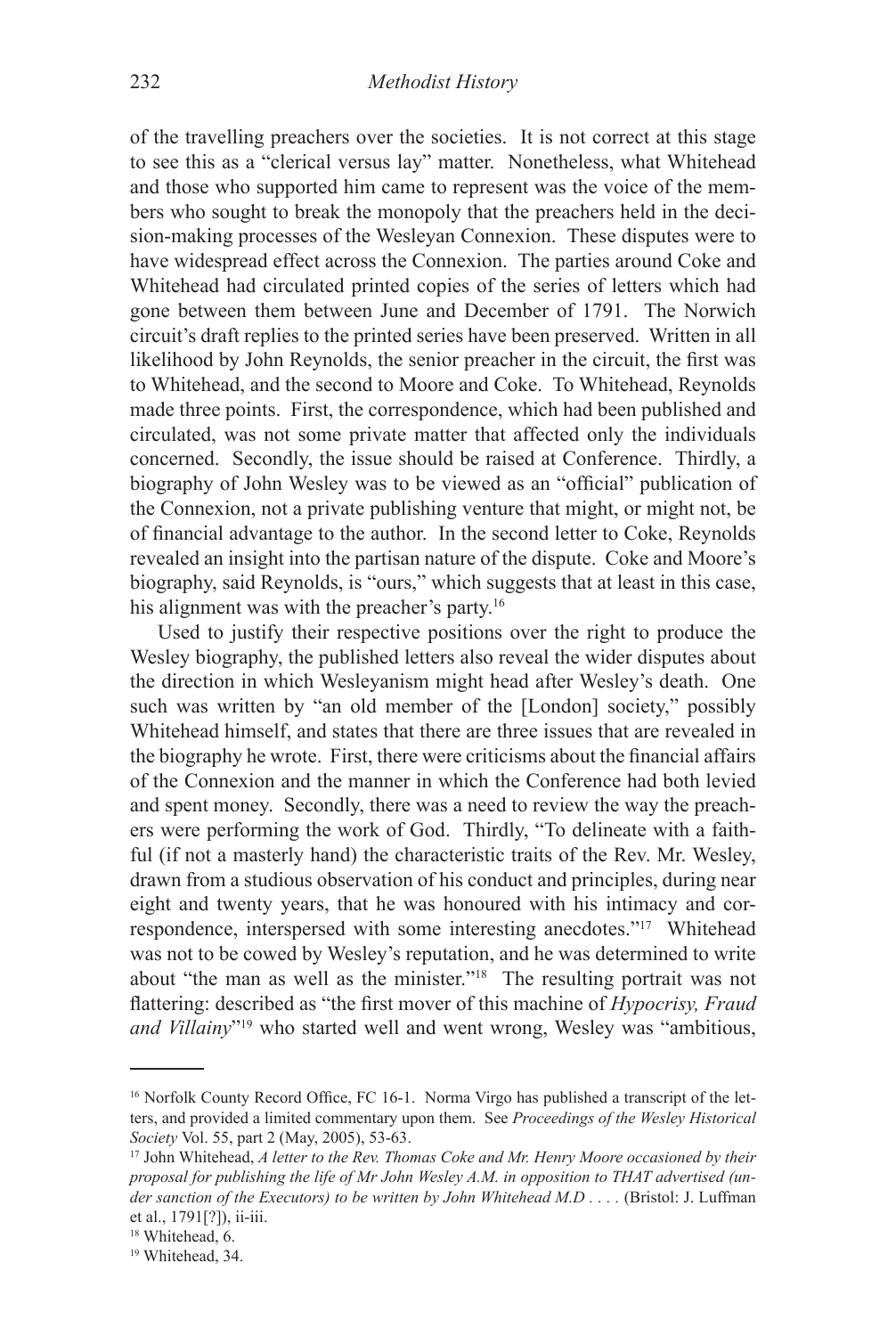imperious, and positive even to obstinacy." His learning and knowledge was "superficial," his judgement too "hasty and decisive to be always just, . . . his penetration acute; yet was he constantly the dupe to his credulity and his unaccountable and universal good opinion of mankind."20 He was also accused of being inconsistent in his private opinions and public declarations that would call into doubt the sincerity of his Christian profession. The picture is complex: he carried no malice but was impetuous and impatient with any who contradicted him. His charitableness came in for criticism; he gave money away in order to get his own way and he "found out, that an hundred pounds would go further in half-crowns than in pounds."21 He was also amorous in relationships, liked good food and fine wine, although never to excess. His religious conversion, whilst it conformed to a rational definition, perhaps lay short of what the writer described as a "Methodist conversion."22

Alongside this summary of Wesley's character, in the broadsheet sent to the societies by Whitehead were assessments of the financial judgement of the Conference and the suitability of some of the preachers. In the case of the former, there are broad accusations of misappropriation of funds.<sup>23</sup> As for the preachers, there were anecdotal accounts of embezzlement by one at Beverley and an accusation of improper conduct towards a girl in Chesham. All this adds up to a thin case on any of the heads of Whitehead's arguments. Nonetheless, they did define the ground for a major area of dispute in Methodism in the first few decades of the nineteenth century. Whitehead's concern was that Methodism was moving from an absolute monarchy to the rule of the aristocracy. Citing an otherwise unidentified letter written by Wesley in 1788, Whitehead suggested that the founder saw that while "never will I bear a rival near my throne," he recognised that there would be those preachers who make a bid for power after his death. It was to prevent this, in part, that he had introduced itinerancy into his movement. Alongside this struggle among the preachers, he predicted that "disputes and contentions that will arise between the preachers and the parties that espouse their several causes, by which means much truth will be brought to light, that will reflect so much to their disadvantage, that the eyes of the people will be opened to see their motives and principles."24

The controversy surrounding the publication of the *Life of Wesley* was, as this paper has shown, about more than money. At stake was the exercise of power by two competing groups in Wesley's movement. On the one hand, there was the body of preachers, some of whom saw themselves as the corporate successors to the founder's control over the movement. On the other hand, there was a group of articulate, and in some cases quite wealthy, "lay-

<sup>&</sup>lt;sup>20</sup> Whitehead, 35.

<sup>&</sup>lt;sup>21</sup> Whitehead, 36.

<sup>22</sup> Whitehead, 37.

<sup>&</sup>lt;sup>23</sup> Whitehead, 31.

<sup>24</sup> Whitehead, 51-52.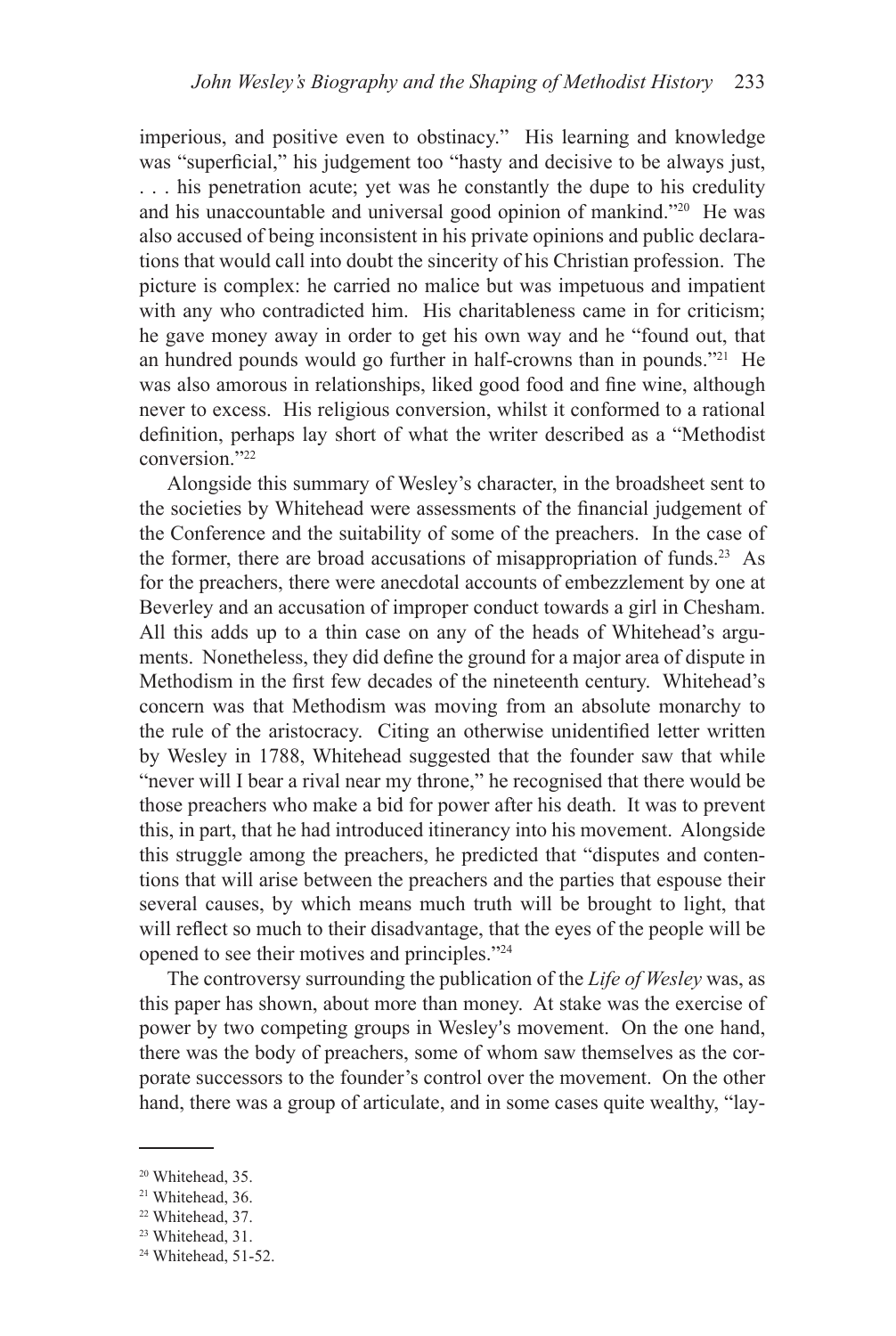men" who effectively bankrolled the societies, served as trustees, and represented a wider band of similar men across the Connexion who were reluctant to leave all the decision-making to the preachers in Conference. The reason why the biography of Wesley was important was that it represented the historic narrative that defined the movement. For the preachers it legitimated their claim to control. For the "laymen" the biography was an opportunity to point towards the flaws in Wesley's character. From this, and because Wesley *was* his movement, flowed the criticisms that pointed to the need for a re-positioning of where power lay.

I began by making the point that this controversy provides a case study on how the control of the narrative of the history of a religious movement is an important ingredient in securing its identity and status. What differences were there, then, between Whitehead's biography and the Coke/Moore version? I have noted that vast tracts of the biographies are identical—but it is in interpreting or commenting upon specific events that they differ. Take for example the year 1784, which saw two major innovations taken by Wesley. The first was the Deed of Declaration, establishing the Legal Hundred as the body corporate and therefore the legal owners of the property of the Wesleyan movement, which heretofore had been the personal estate of John Wesley. This body was made up of preachers initially selected by Wesley and who met as the annual Conference. The second event of that year was the ordination by Wesley of Coke and Asbury for the work in America. Broadly, Whitehead was critical of these developments, while Coke and Moore sought to provide an *apologia* for them. Commenting on these events, Whitehead noted they "destroyed at once the original constitution of Methodism." These were the "seeds of corruption and final dissolution," which "have since been carefully watered and nursed by a powerful party among the Preachers."25

The controversy over who had the right to publish an authoritative biography of John Wesley was a reflection of deeper struggles that were developing within Wesleyan Methodism in the first half of the nineteenth century. In conclusion, I want to suggest three key issues which were to become significant in that period and which were present in the biographical controversy. First, the death of Wesley created the opportunity for a new leadership, bringing new, radical values to the movement. The changes that resulted created tensions, not least between the preachers and the laymen, who were increasingly hungry for power. Secondly, there were those who felt the need to preserve, possibly in honour of Wesley's memory, what they saw as the "old ways" of the movement. In reality, they were probably trying to create a Methodism which had never existed: a kind of golden age from the past.

<sup>25</sup> John Whitehead, *The Life of the Rev. John Wesley, M.A. some-time fellow of Lincoln-College, Oxford. Collected from his private papers and printed works; and written at the Request of his Executors to which is prefixed. Some account of his ancestors and relations: With the life of the Rev. Charles Wesley, M.A. Collected from his private Journal, and never before published. The whole forming a History of Methodism, in which the Principles and Economy of Methodists are unfolded*, vol.2 (London: J. E. Beardsley, 1793), 404.